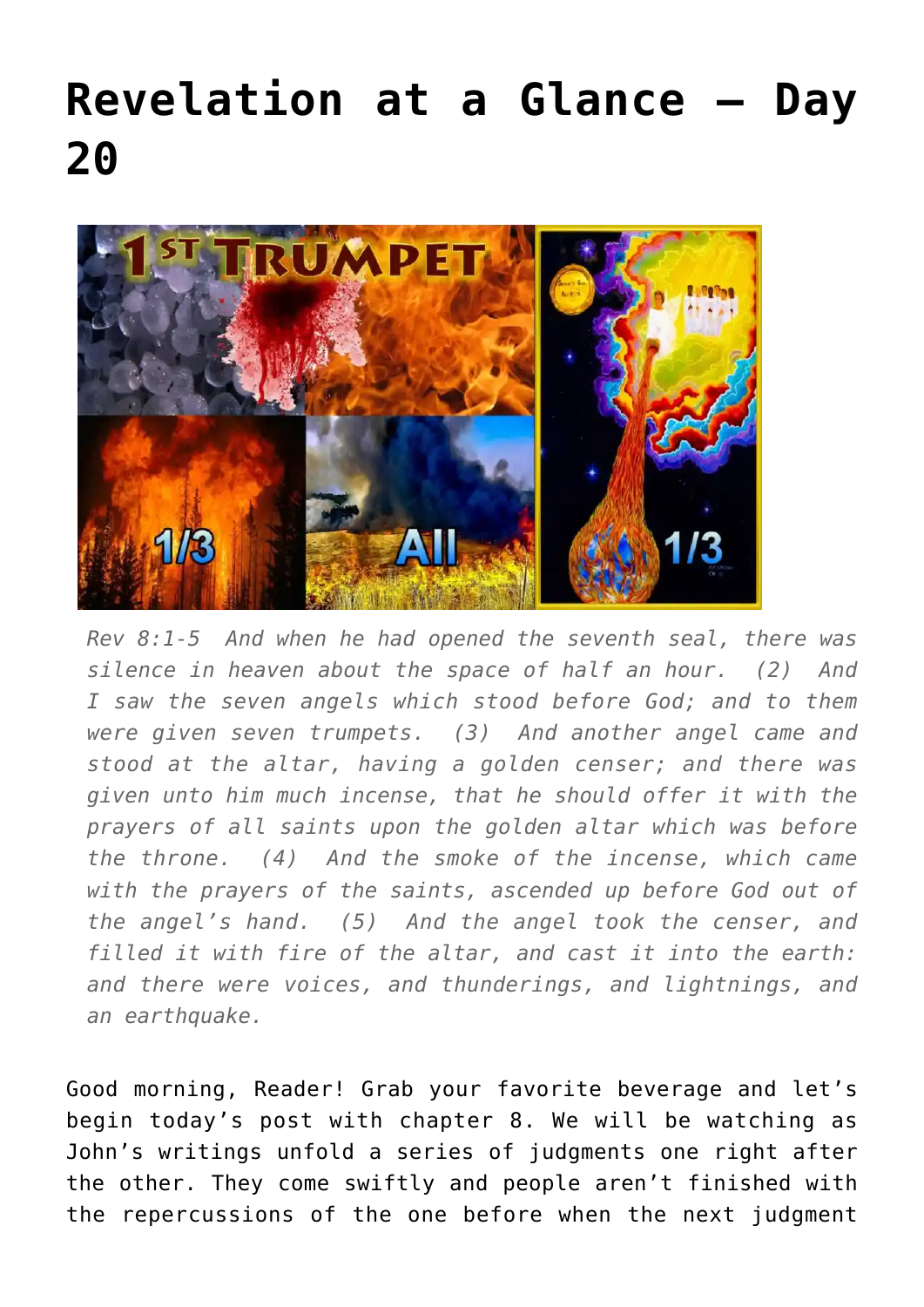comes.

The seventh seal is ushering the trumpet judgments. It's interesting to me that the seventh seal begins with silence in heaven, a holy and foreboding hush for about a half hour. As God rested on the seventh day from creation, here also we are told of a pregnant pause, a silence, a rest if you will. Just as we saw praising in chapter 7, we now suddenly experience silence, preparing us for the next series of judgments.

Verse 8 reveals an angel standing at the altar and he was given a golden censer and incense. This gesture is described as the prayers of all the saints being offered up on the golden altar before the throne. The prayers of the saints are never forgotten by God; they are preserved by the Lord and seen rising before Him. As we saw in Revelation 8:5, the angel fills the censer with fire and casts it to earth. It continues to say that there are *voices, and thunderings, and lightnings, and an earthquake.* No other judgment was introduced in this manner – I find that interesting.

*Rev 8:6-7 And the seven angels which had the seven trumpets prepared themselves to sound. (7) The first angel sounded, and there followed hail and fire mingled with blood, and they were cast upon the earth: and the third part of trees was burnt up, and all green grass was burnt up.*

Now we see the first angel blow the first trumpet and one third of the earth's trees were burnt up and *all* grass was burnt up. Can you imagine what this will do? The phrase, "mingled with blood" may be referencing that many will die. This judgment is quite similar to the plagues of Egypt in Exodus 9:22-26. This will have tremendous ecological ramifications. What will livestock graze upon? Those who promote a "green" planet have no idea what is about to come upon the earth.

Where will *you* be during this period, reader? Will you be safe